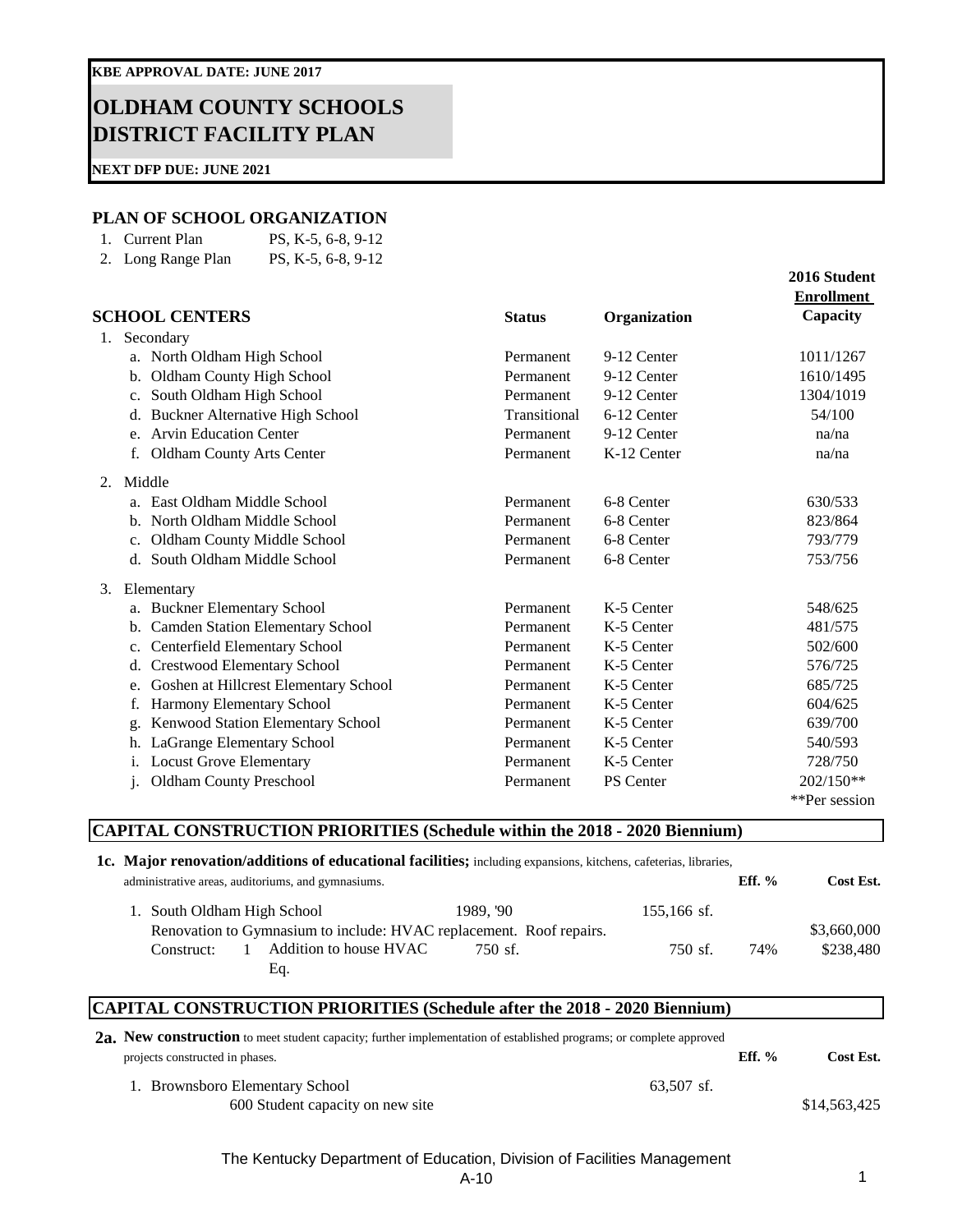|                                                    |                                                            |                  | consolidate schools; or replace deteriorated facilities.                                                                                                                          | 2b. New construction to replace inadequate spaces; expand existing or new buildings for educational purposes;                                                                                                                                                                                                           |                                                | Eff. %                   |    | Cost Est.                                                        |
|----------------------------------------------------|------------------------------------------------------------|------------------|-----------------------------------------------------------------------------------------------------------------------------------------------------------------------------------|-------------------------------------------------------------------------------------------------------------------------------------------------------------------------------------------------------------------------------------------------------------------------------------------------------------------------|------------------------------------------------|--------------------------|----|------------------------------------------------------------------|
|                                                    |                                                            |                  | 1. New 100-student Buckner Alternative High School (Replacement)                                                                                                                  | Major Renovation to include; Demolition, Site work & Utilities for new facility - complete                                                                                                                                                                                                                              | 17,838 sf.                                     |                          |    | \$4,445,408                                                      |
|                                                    |                                                            |                  | renovation of the Gymnasium and locker rooms to remain.                                                                                                                           |                                                                                                                                                                                                                                                                                                                         |                                                |                          |    | \$1,920,000                                                      |
|                                                    |                                                            |                  | 1a. English Language Learners Program                                                                                                                                             |                                                                                                                                                                                                                                                                                                                         | 7,297 sf.                                      |                          |    | \$1,818,485                                                      |
|                                                    |                                                            |                  |                                                                                                                                                                                   | 2c. Major renovation/additions of educational facilities; including expansions, kitchens, cafeterias, libraries,                                                                                                                                                                                                        |                                                | Eff. %                   |    |                                                                  |
| administrative areas, auditoriums, and gymnasiums. |                                                            |                  |                                                                                                                                                                                   |                                                                                                                                                                                                                                                                                                                         |                                                |                          |    | Cost Est.                                                        |
|                                                    | 1. Oldham County High School<br>sprinklers, exterior walls |                  | Major Renovation of the 1966 and 1984 areas to include: Science labs,<br>agricultural classroom, day care area, windows, plumbing, fire                                           | 1966, '84 & '09                                                                                                                                                                                                                                                                                                         | 240,423 sf.                                    |                          |    | \$2,734,200                                                      |
|                                                    | 2. South Oldham High School                                |                  |                                                                                                                                                                                   | 1989, '90                                                                                                                                                                                                                                                                                                               | 155,166 sf.                                    |                          |    |                                                                  |
|                                                    | Construct:                                                 | 1<br>1<br>1<br>1 | Rooms, Guidance suite, gym locker rooms, and cafeteria expansion.<br><b>Band</b><br>Chorus<br>Art Classrooms<br>Administrative Offices                                            | Major Renovation: to include roof replacement, wall repair, ceilings, kitchen upgrades,<br>plumbing, HVAC system including temperature controls, electrical, lighting, fire alarm<br>replacement, and bleachers. Renovate Science Labs, Band Room, Chorus Room, Art<br>2,500 sf.<br>900 sf.<br>$1,200$ sf.<br>2,320 sf. | 2,500 sf.<br>900 sf.<br>1,200 sf.<br>2,320 sf. | 68%<br>68%<br>68%<br>68% |    | \$13,897,800<br>\$865,074<br>\$311,426<br>\$830,471<br>\$802,788 |
|                                                    | 3. East Oldham Middle School                               |                  | Major renovation to include: Re-roof shingle roof with metal roofing,<br>repair skylight and through wall flashing (leak).                                                        | 2005                                                                                                                                                                                                                                                                                                                    | 91,769 sf.                                     |                          |    |                                                                  |
|                                                    | Construct:                                                 |                  | 4 Regular Classroom                                                                                                                                                               | 750 sf.                                                                                                                                                                                                                                                                                                                 | 3,000 sf.                                      | 74%                      |    | \$942,568                                                        |
|                                                    | 4. North Oldham Middle School                              |                  | Major Renovation to 1979 area include: HVAC rooftop units, water                                                                                                                  | 1979, '03, '09                                                                                                                                                                                                                                                                                                          | 81,007 sf.                                     |                          |    |                                                                  |
|                                                    |                                                            |                  | heater, and electric water coolers replacements.<br>Renovations to support new construction: Boiler and Chiller                                                                   |                                                                                                                                                                                                                                                                                                                         |                                                |                          |    | \$2,251,800                                                      |
|                                                    |                                                            |                  | replacement, and main electrical switch gear.                                                                                                                                     |                                                                                                                                                                                                                                                                                                                         |                                                |                          |    | \$1,140,000                                                      |
|                                                    | Construct:                                                 |                  | <b>Band Room</b>                                                                                                                                                                  | 2,500 sf.                                                                                                                                                                                                                                                                                                               | 2,500 sf.                                      | 71% \$                   |    | 823,944                                                          |
|                                                    |                                                            |                  | Chorus Room                                                                                                                                                                       | 900 sf.                                                                                                                                                                                                                                                                                                                 | 900 sf.                                        | 71%                      | \$ | 296,620                                                          |
|                                                    |                                                            |                  | Connector corridor                                                                                                                                                                | 900 sf.                                                                                                                                                                                                                                                                                                                 | 900 sf.                                        | 71% \$                   |    | 296,620                                                          |
|                                                    | 5. Buckner Elementary School                               |                  | Renovation & Utility relocation required for Building Addition.<br>Addition to replace rooms lost to Preschool and increase building<br>capacity by 100 students to 700 students. | 1998, 2002                                                                                                                                                                                                                                                                                                              | 69,650 sf.                                     |                          |    | \$654,000                                                        |
|                                                    | Construct:                                                 | 1                | Art Classroom                                                                                                                                                                     | 800 sf.                                                                                                                                                                                                                                                                                                                 | 800 sf.                                        | 74%                      |    | \$231,892                                                        |
|                                                    |                                                            | 8                | Regular Classroom                                                                                                                                                                 | 800 sf.                                                                                                                                                                                                                                                                                                                 | 6,400 sf.                                      | 74%                      |    | \$1,855,135                                                      |
|                                                    |                                                            | 2                | FMD Classroom                                                                                                                                                                     | 825 sf.                                                                                                                                                                                                                                                                                                                 | 1,650 sf.                                      | 74%                      |    | \$478,277                                                        |
|                                                    |                                                            | 3                | <b>Resource Classroom</b>                                                                                                                                                         | 400 sf.                                                                                                                                                                                                                                                                                                                 | 1,200 sf.                                      | 74%                      |    | \$347,838                                                        |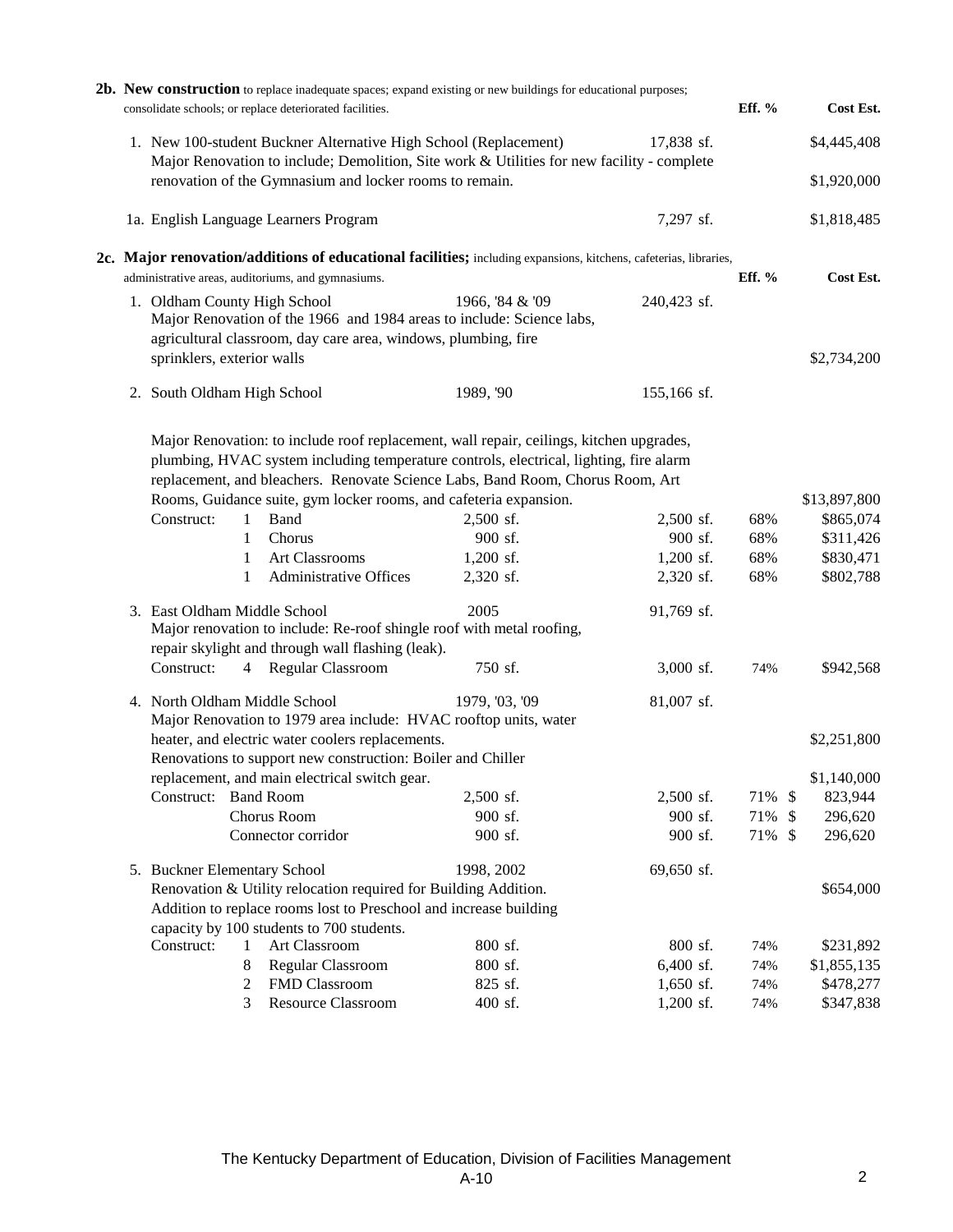#### 6. Camden Station Elementary School 1988, '09 61,336 sf.

\$7,147,800

\$1,440,000

\$2,428,800

Construct: 1 Administrative Offices 1,870 sf. 1,870 sf. 74% \$542,047 1 Computer Lab 800 sf. 800 sf. 68% \$293,188 7. Goshen at Hillcrest Elementary School 2002 73,648 sf. Major Renovation to include: HVAC (Geothermal system), DDC Temperature Controls, kitchen hood, make-up air unit, piping for HVAC units, technology data and power wiring, fire alarm, intrusion security system replacement, ADA upgrades (Restrooms), new ceilings, lights, windows replacement, roof, water heaters, flooring, bleacher upgrade, and renovate 1,820 sf. of Office Area into Classrooms space. Major renovation to include: Re-roof shingle roof with metal roofing including new thermal insulation on top of deck.

|                                                            | 8. Kenwood Station Elementary School<br>Major renovation to include: Re-roof shingle roof with metal roofing. | 73,061 sf.                                                         |                                                                       | \$1,206,000  |     |             |
|------------------------------------------------------------|---------------------------------------------------------------------------------------------------------------|--------------------------------------------------------------------|-----------------------------------------------------------------------|--------------|-----|-------------|
| 9. LaGrange Elementary School                              |                                                                                                               |                                                                    | 1952, '56, '61, '70, 96,<br>16                                        | 73,140 sf.   |     |             |
|                                                            |                                                                                                               | Major renovation to include: roof replacement over 1996            |                                                                       |              |     |             |
|                                                            |                                                                                                               | cafeteria/kitchen, gym bleachers (1950 and 1960 "wings"), doors    |                                                                       |              |     |             |
| (1950 and 1960 "wings"), and leak repairs (1996 addition). |                                                                                                               |                                                                    |                                                                       |              |     | \$439,800   |
|                                                            |                                                                                                               | 10. O. C. Preschool (Increase enrollment to 300 students /session) |                                                                       | $16.621$ sf. |     |             |
|                                                            |                                                                                                               |                                                                    | Major Renovation to include: complete renovation of the (7) preschool |              |     |             |
|                                                            |                                                                                                               | classrooms in Buckner Elementary and additional site work.         |                                                                       |              |     | \$936,000   |
| Construct:                                                 | 2                                                                                                             | Preschool Classrooms                                               | $825$ sf.                                                             | $1,650$ sf.  | 74% | \$478,277   |
|                                                            |                                                                                                               | Multipurpose Room                                                  | $5,000$ sf.                                                           | $5,000$ sf.  | 74% | \$1,449,324 |
|                                                            |                                                                                                               | Kitchen                                                            | $1,000$ sf.                                                           | $1,000$ sf.  | 74% | \$289,865   |

#### 11. Oldham County Arts Center 1927, '55, '83 & '95 53,446 sf. 1927, '55, '83 & '95

Major Renovation to include: Flooring, electrical/lighting, HVAC including controls, intercom, exterior & interior walls, ceilings, doors, leak repairs, structural upgrades, roof, ADA compliance upgrades, asbestos abatement, plumbing, boiler, seating, technology data and power wiring.

**2e. Renovation to upgrade all existing facilities** to meet the most current life safety requirements of the Kentucky Building Code

| 1. | District Wide Safety and Security Upgrades (PHASE 2) | <b>Subtotals</b> |
|----|------------------------------------------------------|------------------|
|    | <b>Buckner Elementary School</b>                     | \$66,000         |
|    | <b>Camden Station Elementary School</b>              | \$24,000         |
|    | Centerfield Elementary School                        | \$24,000         |
|    | <b>Crestwood Elementary School</b>                   | \$21,600         |
|    | Goshen at Hillcrest Elementary School                | \$25,200         |
|    | Harmony Elementary School                            | \$24,000         |
|    | Kenwood Station Elementary School                    | \$24,000         |
|    | LaGrange Elementary School                           | \$42,000         |
|    | <b>Locust Grove Elementary School</b>                | \$25,200         |
|    | <b>Oldham County Preschool</b>                       | \$24,000         |
|    | East Oldham Middle School                            | \$40,800         |
|    | North Oldham Middle School                           | \$51,600         |
|    | <b>Oldham County Middle School</b>                   | \$38,400         |
|    | South Oldham Middle School                           | \$36,000         |
|    | North Oldham High School                             | \$98,400         |

The Kentucky Department of Education, Division of Facilities Management  $A-10$  3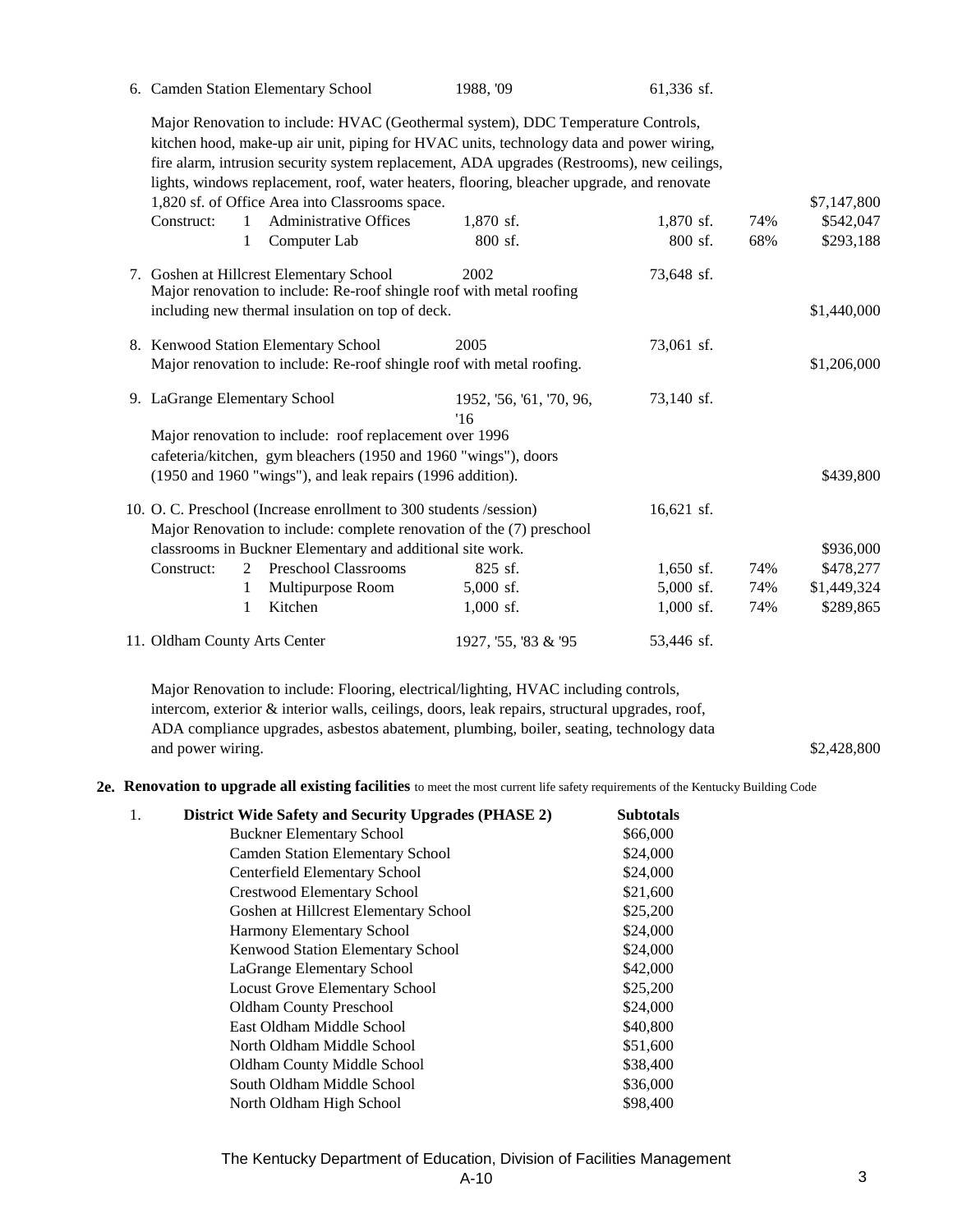|  | Oldham County High School                                                                                             | \$60,000   |               |              |
|--|-----------------------------------------------------------------------------------------------------------------------|------------|---------------|--------------|
|  | South Oldham High School                                                                                              | \$103,800  |               |              |
|  | <b>Arvin Education Center</b>                                                                                         | \$43,800   |               |              |
|  | <b>Administrative Annex</b>                                                                                           | \$40,800   |               |              |
|  | <b>Bus Garage</b>                                                                                                     | \$18,000   |               |              |
|  | Central Office                                                                                                        | \$27,600   |               |              |
|  | Grounds Shop                                                                                                          | \$31,200   | <b>Total:</b> | \$890,400    |
|  | <b>CAPITAL CONSTRUCTION PRIORITIES (Regardless of Schedule)</b>                                                       |            |               |              |
|  | 4. Management support areas; Construct, acquisition, or renovation of central offices, bus garages, or central stores |            |               |              |
|  |                                                                                                                       |            | Eff. %        | Cost Est.    |
|  | 1. Administrative Annex                                                                                               | 36,261 sf. |               |              |
|  | Major renovation to include: roof repairs                                                                             |            |               | \$261,600    |
|  | 2. Bus Garage                                                                                                         | 42,748 sf. |               |              |
|  | Renovation to include: Electrical, HVAC, shop flooring, and roof.                                                     |            |               | \$375,000    |
|  |                                                                                                                       |            |               |              |
|  | 3. Central Office                                                                                                     | 18,638 sf. |               |              |
|  | Major renovation to include: Window Replacement and new site signage                                                  |            |               | \$234,000    |
|  | 3. Grounds Shop                                                                                                       | 8,677 sf.  |               |              |
|  |                                                                                                                       |            |               |              |
|  | Major renovation to include: Roof, HVAC replacements, lighting and site improvements                                  |            |               | \$291,000    |
|  | <b>DISTRICT NEED</b>                                                                                                  |            |               | \$74,109,352 |
|  | 5. Discretionary Construction Projects; Functional Centers; Improvements by new construction or renovation.           |            |               |              |
|  | Estimated Costs of these projects will not be included in the FACILITY NEEDS ASSESSMENT TOTAL.                        |            | Eff. %        | Cost Est.    |
|  | 1. District Wide Initiatives:                                                                                         |            |               |              |
|  | Paving and Site Improvements                                                                                          |            |               | \$2,328,000  |
|  | Floor Covering Replacements in schools                                                                                |            |               | \$350,000    |
|  | Construct small storage buildings at schools                                                                          |            |               | \$90,000     |
|  | Athletic Stadium & Field Improvements                                                                                 |            |               | \$6,529,200  |
|  |                                                                                                                       |            |               |              |
|  | Safety and Security Upgrades (Phase 2.1)                                                                              |            |               | \$4,000,200  |
|  | 2. Buckner Elementary School                                                                                          | 69,650 sf. |               |              |
|  | Minor renovation of existing facility to include: Install canopies at exterior                                        |            |               |              |
|  | doors, floor tile repair, leak repairs and concrete sidewalk repairs.                                                 |            |               | \$138,000    |
|  |                                                                                                                       |            |               |              |
|  | 3. Oldham County Preschool                                                                                            | 16,621 sf. |               |              |
|  | Minor renovation of existing facility to include: Covered                                                             |            |               | \$208,200    |
|  | Bus Canopy, and HVAC upgrades                                                                                         |            |               |              |
|  |                                                                                                                       |            |               |              |
|  | 4. Centerfield Elementary                                                                                             | 60,055 sf. |               |              |
|  | Minor renovation of existing facility to include: site access                                                         |            |               | \$228,000    |
|  | improvements, water heater replacement, and seal exterior walls.                                                      |            |               |              |
|  |                                                                                                                       |            |               |              |
|  | 5. Crestwood Elementary School                                                                                        | 86,570 sf. |               |              |
|  | Minor renovation to include: Duct work insulation                                                                     |            |               | \$18,000     |
|  |                                                                                                                       |            |               |              |
|  | 6. Goshen at Hillcrest Elementary School                                                                              | 73,648 sf. |               |              |
|  | Minor renovation to include: HVAC upgrades and painting                                                               |            |               | \$81,600     |
|  |                                                                                                                       |            |               |              |
|  |                                                                                                                       |            |               |              |
|  | 7. Harmony Elementary School                                                                                          | 73,023 sf. |               |              |
|  | Minor renovation to include: Interior finishes repair from leaks,                                                     |            |               | \$210,000    |
|  | replace water heaters, painting (exterior stair), and gazebo                                                          |            |               |              |